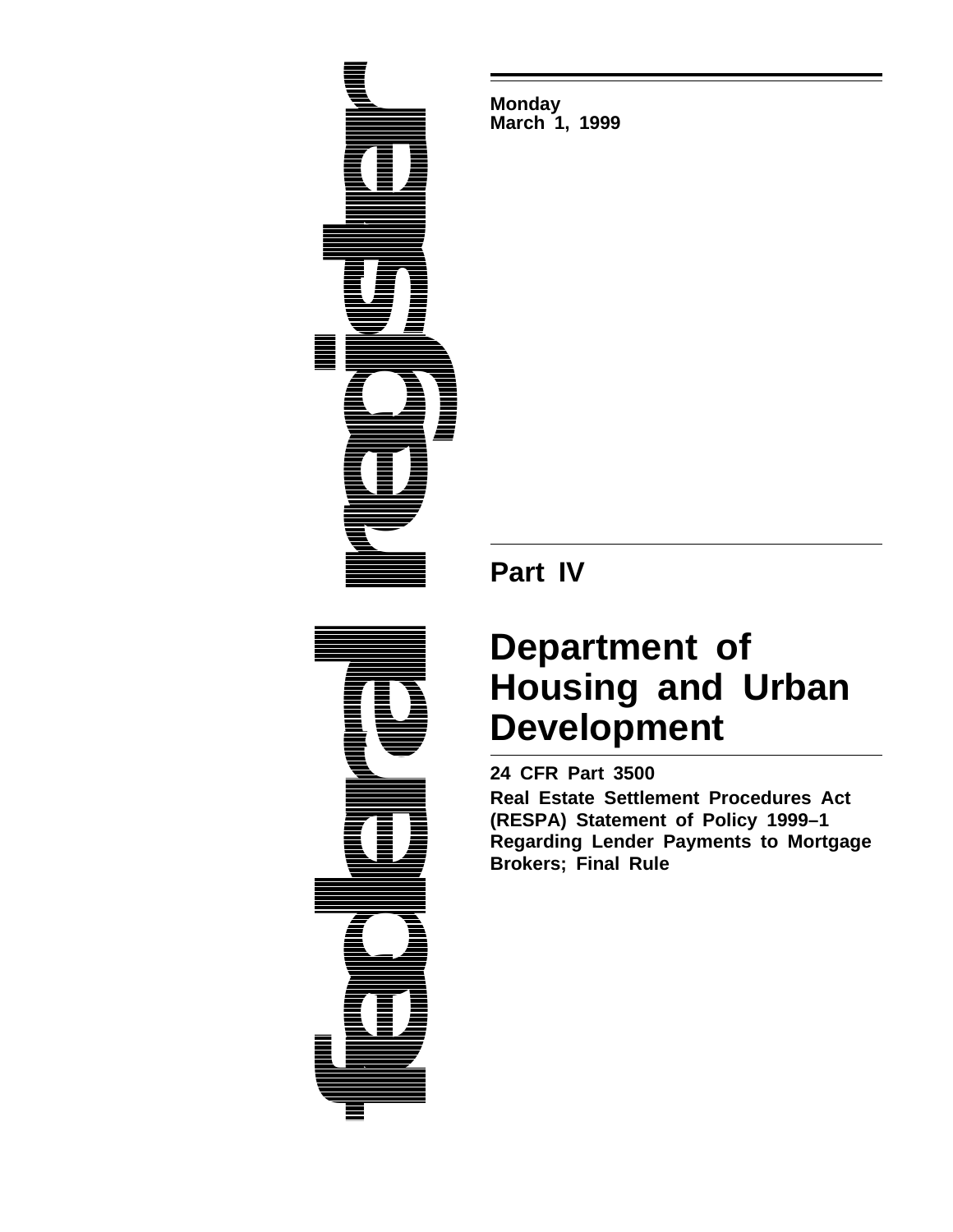# **DEPARTMENT OF HOUSING AND URBAN DEVELOPMENT**

#### **24 CFR Part 3500**

**[Docket No. FR–4450–N–01]**

**RIN 2502–AH33**

# **Real Estate Settlement Procedures Act (RESPA) Statement of Policy 1999–1 Regarding Lender Payments to Mortgage Brokers**

**AGENCY:** Office of the Assistant Secretary for Housing-Federal Housing Commissioner, HUD.

**ACTION:** Statement of Policy 1999–1.

**SUMMARY:** This Statement of Policy sets forth the Department of Housing and Urban Development's position on the legality of lender payments to mortgage brokers in connection with federally related mortgage loans under the Real Estate Settlement Procedures Act (''RESPA'') and HUD's implementing regulations. While this statement satisfies the Conferees' directive in the Conference Report on the 1999 HUD Appropriations Act that the Department clarify its position on this subject, HUD believes that broad legislative reform along the lines specified in the HUD/ Federal Reserve Board Report remains the most effective way to resolve the difficulties and legal uncertainties under RESPA and the Truth in Lending Act (TILA) for industry and consumers alike. Statutory changes like those recommended in the Report would, if adopted, provide the most balanced approach to resolving these contentious issues by providing consumers with better and firmer information about the costs associated with home-secured credit transactions and providing creditors and mortgage brokers with clearer rules. Such an approach is far preferable to piecemeal actions. **EFFECTIVE DATE:** This Statement of Policy is effective March 1, 1999. **FOR FURTHER INFORMATION CONTACT:** Rebecca J. Holtz, Director RESPA/ILS Division Room 9146, Department of Housing and Urban Development, Washington, DC 20410; telephone 202– 708–4560, or (for legal questions) Kenneth A. Markison, Assistant General Counsel for GSE/RESPA or Rodrigo Alba, Attorney for RESPA, Room 9262, Department of Housing and Urban Development, Washington, DC 20410; telephone 202–708–3137 (these are not toll free numbers). Hearing or speechimpaired individuals may access these numbers via TTY by calling the toll-free Federal Information Relay Service at 1– 800–877–8339.

**SUPPLEMENTARY INFORMATION:** This Preamble to the Statement of Policy includes descriptions of current practices in the industry. It is not intended to take positions with respect to the legality or illegality of any practices; such positions are set forth in the Statement of Policy itself.

#### **I. Background**

# *A. General Background*

The Conference Report on the Departments of Veterans Affairs and Housing and Urban Development, and Independent Agencies Appropriations Act, 1999 (H.R. Conf. Rep. No. 105–769, 105th Cong., 2d Sess. 260 (1998)) (FY 1999 HUD Appropriations Act) directs HUD to clarify its position on lender payments to mortgage brokers within 90 days after the enactment of the FY 1999 HUD Appropriations Act on October 21, 1998. The Report states that ''Congress never intended payments by lenders to mortgage brokers for goods or facilities actually furnished or for services actually performed to be violations of [Sections 8](a) or (b) of the Real Estate Settlement Procedures Act (12 U.S.C. 2601 *et seq.*) (RESPA)]'' (Id.). The Report also states that the Conferees ''are concerned about the legal uncertainty that continues absent such a policy statement'' and ''expect HUD to work with representatives of industry, Federal agencies, consumer groups, and other interested parties on this policy statement'<sup>'</sup> (Id.).

This issue of lender payments, or indirect fees, to mortgage brokers has proven particularly troublesome for industry and consumers alike. It has been the subject of litigation in more than 150 cases nationwide (see additional discussion below). To understand the issue and HUD's position regarding the legality of these payments requires background information concerning the nature of the services provided by mortgage brokers and their compensation, as well as the applicable legal requirements under RESPA.

During the last seven years, HUD has conducted three rulemakings respecting mortgage broker fees. These rulemakings first addressed definitional issues and issues concerning disclosure of payments to mortgage brokers in transactions covered under RESPA. (See 57 FR 49600 (November 2, 1992); 60 FR 47650 (September 13, 1995).) Most recently in a regulatory negotiation (see 60 FR 54794 (October 25, 1995) and 60 FR 63008 (December 8, 1995)) and then a proposed rule (62 FR 53912 (October 16, 1997)), HUD addressed the issue of the legality of payments to brokers

under RESPA. In the latter, HUD proposed that payments from lenders to mortgage brokers be presumed legal if the mortgage broker met certain specified conditions, including disclosing its role in the transaction and its total compensation through a binding contract with the borrower. This rulemaking is pending.

In July 1998, HUD and the Board of Governors of the Federal Reserve delivered to Congress a joint report containing legislative proposals to reform RESPA and the Truth in Lending Act. If the proposals in this reform package were to be adopted, the disclosure and legality issues raised herein would be resolved for any mortgage broker following certain of the proposed requirements, and consumers would be offered significant new protections.

# *B. Mortgage Brokerage Industry*

When RESPA was enacted in 1974, single family mortgages were largely originated and held by savings and loans, commercial banks, and mortgage bankers. During the 1980's and 1990's, the rise of secondary mortgage market financing resulted in new wholesale and retail entities to compete with the traditional funding entities to provide mortgage financing. This made possible the origination of loans by retail entities that worked with prospective borrowers, collected application information, and otherwise processed the data required to complete the mortgage transaction. These retail entities generally operated with the intent of developing the origination package, and then immediately transmitting it to a wholesale lender who funded the loan. The rise in technology permitted much more effective and faster exchange of information and funds between originators and lenders for the retail transaction.

Entities that provide mortgage origination or retail services and that bring a borrower and a lender together to obtain a loan (usually without providing the funds for loans) are generally referred to as ''mortgage brokers.'' These entities serve as intermediaries between the consumer and the entity funding the loan, and currently initiate an estimated half of all home mortgages made each year in the United States. Mortgage brokers generally fit into two broad categories: those that hold themselves out as representing the borrower in shopping for a loan, and those that simply offer loans as do other retailers of loans. The first type may have an agency relationship with the borrower and, in some states, may be found to owe a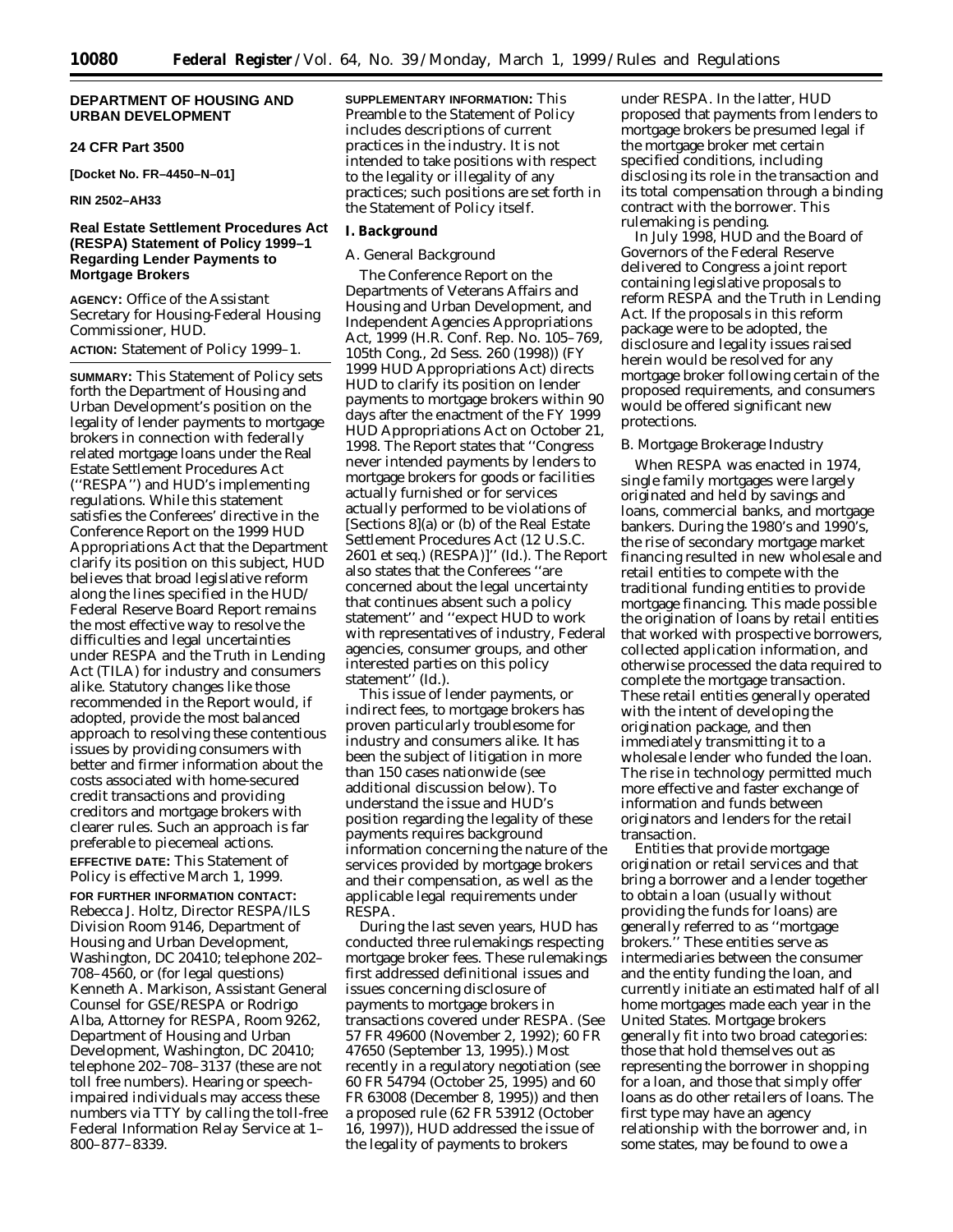responsibility to the borrower in connection with the agency representation. The second type, while not representing the borrower, may make loans available to consumers from any number of funding sources with which the mortgage broker has a business relationship.

Mortgage brokers provide various services in processing mortgage loans, such as filling out the application, ordering required reports and documents, counseling the borrower and participating in the loan closing. They may also offer goods and facilities, such as reports, equipment, and office space to carry out their functions. The level of services mortgage brokers provide in particular transactions depends on the level of difficulty involved in qualifying applicants for particular loan programs. For example, applicants have differences in credit ratings, employment status, levels of debt, or experience that will translate into various degrees of effort required for processing a loan. Also, the mortgage broker may be required to perform various levels of services under different servicing or processing arrangements with wholesale lenders.

Mortgage brokers vary in their methods of collecting compensation for their work in arranging, processing, and closing mortgage loans. In a given transaction, a broker may receive compensation directly from the borrower, indirectly in fees paid by the wholesaler or lender providing the mortgage loan funds, or through a combination of both.

Where a broker receives direct compensation from a borrower, the broker's fee is likely charged to the borrower at or before closing, as a percentage of the loan amount (e.g., 1% of the loan amount) and through direct fees (such as an application fee, document preparation fee, processing fee, etc.).

Brokers also may receive indirect compensation from lenders or wholesalers. Such indirect fees may be referred to as ''back funded payments,'' ''servicing release premiums,'' or ''yield spread premiums.'' These indirect fees paid to mortgage brokers may be based upon the interest rate of each loan entered into by the broker with the borrower. These fees have been the subject of much contention and litigation. Another method of indirect compensation, also the subject of significant controversy and uncertainty, is ''volume-based'' compensation. This generally involves compensation to a mortgage broker by a lender based on the volume of loans that the mortgage broker delivers to the lender in a fixed

period of time. The compensation may come in the form of: (1) a cash payment to the broker based on the amount of loans the broker delivers to the lender in excess of a ''threshold'' or ''floor amount''; or (2) provision of a lower ''start rate'' (often called a discount) for such loans; the compensation to the broker results from the difference in yield between the ''start rate'' and the loan rate. Volume based compensation may be received at settlement or well after a particular loan has closed.

Payments to brokers by lenders, characterized as yield spread premiums, are based on the interest rate and points of the loan entered into as compared to the par rate offered by the lender to the mortgage broker for that particular loan (e.g., a loan of 8% and no points where the par rate is 7.50% will command a greater premium for the broker than a loan with a par rate of 7.75% and no points).1 In determining the price of a loan, mortgage brokers rely on rate quotes issued by lenders, sometimes several times a day. When a lender agrees to purchase a loan from a broker, the broker receives the then applicable pricing for the loan based on the difference between the rate reflected in the rate quote and the rate of the loan entered into by the borrower. In some cases, the broker can increase its revenues by arranging a loan with the consumer at a particular rate and then, based on market changes or other factors which decrease the par rate, increase his or her fees. Some consumers allege that the compensation system for brokers results in higher loan rates for borrowers and/or that this compensation system is illegal under RESPA.

Lender payments to mortgage brokers may reduce the up-front costs to consumers. This allows consumers to obtain loans without paying direct fees themselves.2 Where a broker is not compensated by the consumer through a direct fee, or is partially compensated through a direct fee, the interest rate of the loan is increased to compensate the broker or the fee is added to principal. In any of the compensation methods described, all costs are ultimately paid by the consumer, whether through direct fees or through the interest rate.

## *C. Coverage of This Policy Statement*

HUD's RESPA rules, found at 24 CFR part 3500 (Regulation X), define a mortgage broker to be ''a person (not an employee or exclusive agent of a lender) who brings a borrower and lender together to obtain a federally-related mortgage loan, and who renders \* \* \* 'settlement services' '' (24 CFR 3500.2(b)). In table funding, mortgage brokers may process and close loans in their own names. However, at or about the time of settlement, they transfer these loans to the lender, and the lender simultaneously advances the monies to fund the loan. In transactions where mortgage brokers function as intermediaries, the broker also provides loan origination services, but the loan funds are provided by the lender and the loan is closed in the lender's name.

In other cases, mortgage brokers may originate and close loans in their own name using their own funds or warehouse lines of credit, and then sell the loans after settlement in the secondary market. In such transactions, mortgage brokers effectively act as lenders under HUD's RESPA rules. Accordingly, the transfer of the loan obligation by, and payment to, these brokers after the initial funding is outside of RESPA's coverage under the secondary market exemption, found at 24 CFR 3500.5(b)(7), which states that payments to and from other loan sources following settlement are exempt from disclosure requirements and Section 8 restrictions. HUD's rule provides that in determining what constitutes a *bona fide* transfer in the secondary market, HUD considers the real source of funding and the real interest of the funding lender. (24 CFR 3500.5(b)(7).)

Because this Statement of Policy focuses on the legality of lender payments to mortgage brokers in transactions subject to RESPA, the coverage of this statement is restricted to payments to mortgage brokers in table-funded and intermediary broker transactions. Lender payments to mortgage brokers where mortgage brokers initially fund the loan and then sell the loan after settlement are outside the coverage of this statement as exempt from RESPA under the secondary market exemption.

#### *D. RESPA and Its Legislative History*

In enacting RESPA, Congress sought to protect the American home-buying public from unreasonably and unnecessarily inflated prices in the home purchasing process (S. Rep. No. 93–866 (1974) *reprinted in* 1974

<sup>1</sup>The term ''par rate'' refers to the rate offered to the broker (through the lender's price sheets) at which the lender will fund 100% of the loan with no premiums or discounts to the broker.

<sup>2</sup> In many instances, these loans are called ''no cost'' or ''no fee'' loans. This terminology, however, may prove confusing because in such cases the costs are still paid by the borrower through a higher interest rate on the loan or by adding fees to principal. HUD's regulations implementing RESPA use the name ''no cost'' or ''no point'' loans consistent with industry practice.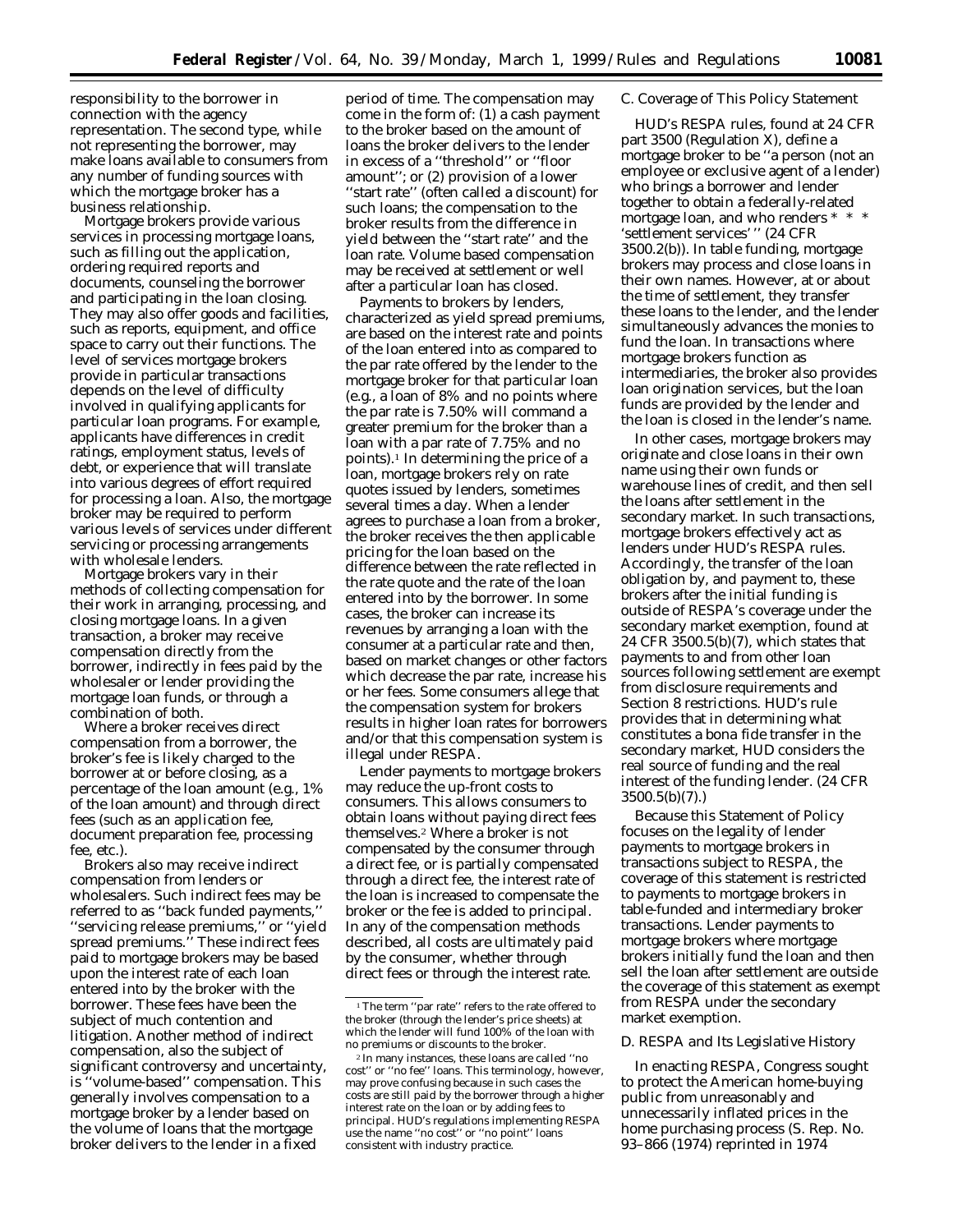# U.S.C.C.A.N. 6548). Section 2 of the Act provides:

''significant reforms in the real estate settlement process are needed to insure that consumers throughout the Nation are provided with greater and more timely information on the nature and costs of the settlement process and are protected from unnecessarily high settlement charges caused by certain abusive practices that have developed in some areas of the country. \* \* \* It is the purpose of this act to effect certain changes in the settlement process for residential real estate that will result in more effective advance disclosure to home buyers and sellers of settlement costs; [and]

(2) In the elimination of kickbacks or referral fees that tend to increase unnecessarily the costs of certain settlement services. \* \* \*'' 12 U.S.C. 2601.

Section 4(a) of RESPA requires the Secretary to create a uniform settlement statement which ''shall conspicuously and clearly itemize all charges imposed upon the borrower and all charges imposed upon the seller in connection with the settlement'' (12 U.S.C. 2603(a)).

Section 5(c) of RESPA requires the provision of a ''good faith estimate of the amount or range of charges for specific settlement services the borrower is likely to incur in connection with the settlement as prescribed by the Secretary'' (12 U.S.C. 2604(c)).

Section 8(a) of RESPA, prohibits any person from giving and any person from accepting any fee, kickback, or other thing of value pursuant to any agreement or understanding that business shall be referred to any person. (See 12 U.S.C. 2607(a).) Section 8(b) also prohibits anyone from giving or accepting any portion, split, or percentage of any charge made or received for the rendering of a settlement service other than for services actually performed. (12 U.S.C. 2607(b).) Section 8(c) of RESPA provides, however, that nothing in Section 8 shall be construed as prohibiting the payment to any person of a *bona fide* salary or compensation or other payment for goods or facilities actually furnished or services actually performed. (12 U.S.C. 2607(c)(2).)

Under Section 19 of RESPA, HUD is authorized to issue rules, establish exemptions, and make such interpretations as is necessary to implement the law. (12 U.S.C. 2618(a).)

RESPA's legislative history refers to HUD–VA Reports and subsequent hearings by the Housing Subcommittee as defining ''major problem areas that [had to] be dealt with if settlement costs are to be kept within reasonable bounds.'' (S. Rep. No. 93–866, at 6547.) One ''major problem area'' identified was the ''[a]busive and unreasonable

practices within the real estate settlement process that increase settlement costs to home buyers without providing any real benefits to them.'' Another major concern was ''[t]he lack of understanding on the part of most home buyers about the settlement process and its costs, which lack of understanding makes it difficult for a free market for settlement services to function at maximum efficiency.''

The legislative history reveals that Congress intended RESPA to guard against these unreasonable and excessive settlement costs in two ways. Under Section 4, Congress sought to ''mak[e] information on the settlement process available to home buyers in advance of settlement and requir[e] advance disclosures of settlement charges.'' (S. Rep. 93–866, at 6548.) The Senate Report explained that ''home buyers who would otherwise shop around for settlement services, and thereby reduce their overall settlement costs, are prevented from doing so because frequently they are not apprised of the costs of these services until the settlement date or are not aware of the nature of the settlement services that will be provided.''

Under Section 8, Congress sought to eliminate what it termed ''abusive practices''—kickbacks, referral fees, and unearned fees. In enacting these prohibitions, Congress intended that ''the costs to the American home buying public will not be unreasonably or unnecessarily inflated.'' (S. Rep. 93–866 at 6548.) In describing the Section 8 provisions, the Senate Report explained that RESPA ''is intended to prohibit all \* \* \* referral fee arrangements whereby any payment is made or 'thing of value' is provided for the referral of real estate settlement business.'' (S. Rep. 93–866, at 6551.)

The legislative history adds that ''[t]o the extent the payment is in excess of the reasonable value of the goods provided or services performed, the excess may be considered a kickback or referral fee proscribed by Section [8].'' (S. Rep. 93–866, at 6551.) The Senate Report states that ''reasonable payments in return for services actually performed or goods actually furnished'' were not intended to be prohibited (Id).3 It also provided that ''[t]hose persons and companies that provide settlement

services should therefore take measures to ensure that any payments they make or commissions they give are not out of line with the reasonable value of the services received.'' (*Id.*)

The Department has consistently held that the prohibitions under Section 8 of RESPA cover the activities of mortgage brokers, because RESPA applies to the origination, processing, and funding of a federally related mortgage loan. This became an issue when, in 1984, the 6th Circuit Court of Appeals held that in applying Section 8 as a criminal statute, the definition of settlement services did not clearly extend to the making of a mortgage loan. (*U.S.* versus *Graham Mortgage Corp.,* 740 F.2d 414 (6th Cir. 1984).) In 1992, Congress responded by amending RESPA to remove any doubt that, for purposes of RESPA, a settlement service includes the origination and making of a mortgage loan. (Section 908 of the Housing and Community Development Act of 1992 (Pub. L. 102–550, approved October 28, 1992; 104 Stat. 4413). At the same time, Congress also specifically made RESPA applicable to second mortgages and refinancings. (*Id.*)

#### *E. HUD's RESPA Rules*

On November 2, 1992 (57 FR 49600), the Department issued a major revision of Regulation X, the rule interpreting RESPA. The rule defined the term ''mortgage broker'' for the first time. Under the rule, mortgage brokers are required to disclose direct and indirect payments on the Good Faith Estimate (GFE) no later than 3 days after loan application. (See 24 CFR 3500.7(a) and (c).) Such disclosure must also be provided to consumers, as a final figure, at closing on the settlement statement. (24 CFR 3500.8; 24 CFR part 3500, Appendix A (Instructions for Filling Out the HUD–1 and HUD–1A).) On the GFE and the settlement statement, lenderpaid mortgage broker fees must be shown as ''Paid Outside of Closing'' (P.O.C.), and not computed in arriving at totals. (See 24 CFR 3500.7(a)(2) and 24 CFR part 3500, Appendix A.) The 1992 rule treats mortgage brokers as settlement service providers whose fees are disbursed at or before settlement, akin to title agents, attorneys, appraisers, etc., whose fees are subject to disclosure and otherwise subject to RESPA, including Section 8.

The 1992 rule did not explicitly take a position on whether yield spread premiums or any other named class of back-funded or indirect fees paid by lenders to brokers are *per se* legal or illegal. By illustration, codified as Illustrations of Requirements of RESPA, Fact Situations 5 and 12 in Appendix B

<sup>3</sup>One of the examples of abusive activities listed in the legislative history that RESPA was intended to remedy is ''a title insurance company [that] may give 10% or more of the title insurance premium to an attorney who may perform no services for the title insurance company other than placing a telephone call to the company or filling out a simple application.'' (S. Rep. 93–866, at 6551.) Accordingly, where insufficient services are provided, RESPA is intended to prohibit payment.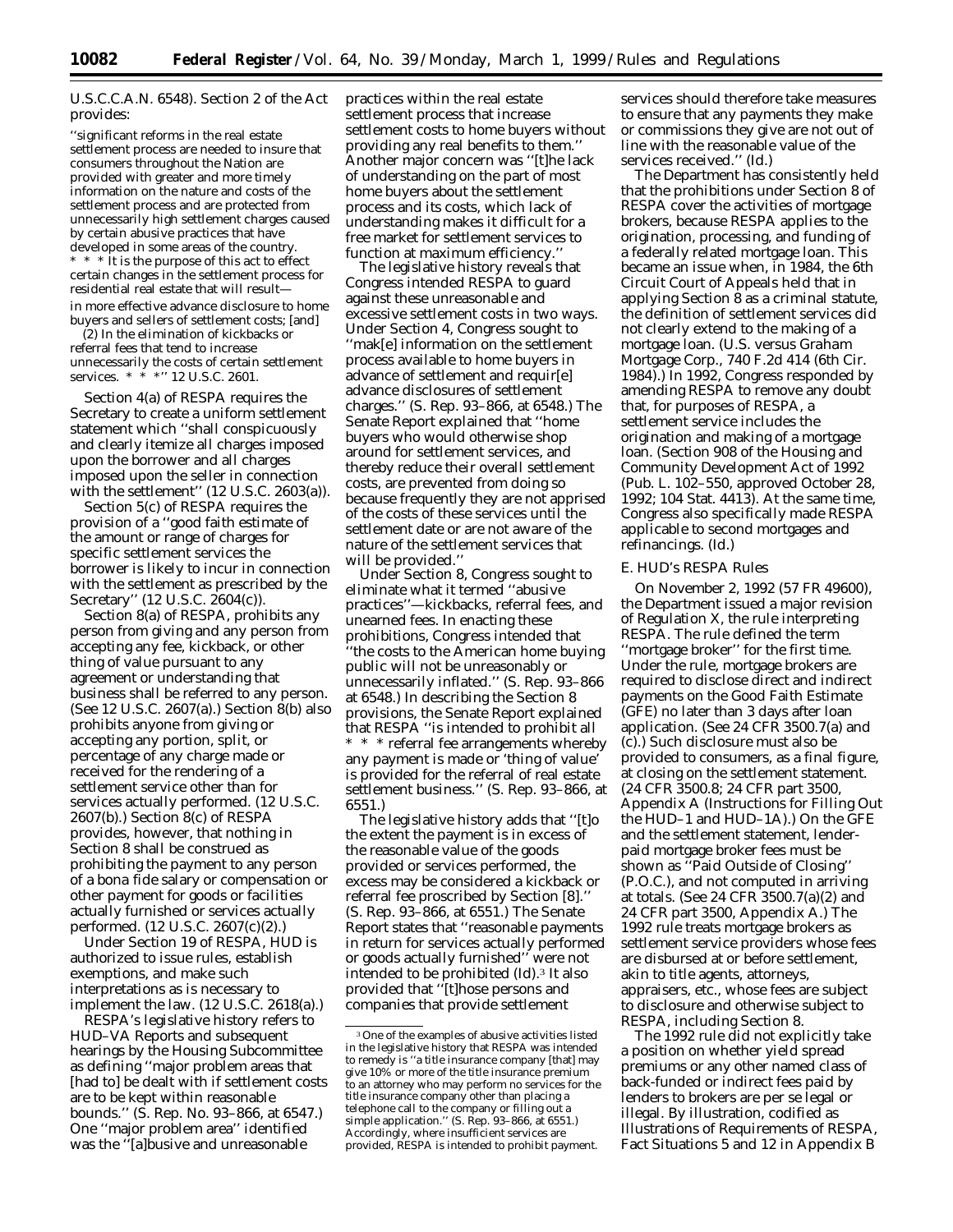to 24 CFR part 3500, the 1992 rule specifically listed ''servicing release premiums'' and ''yield spread premiums'' as fees required to be itemized on the settlement statement. Although the 1992 rule specifically acknowledged the existence of such fees and provided illustrations of how they were to be denominated on HUD disclosure forms, this requirement was intended to ensure their disclosure, but not to create a presumption of *per se* legality or illegality.

The anti-kickback, anti-referral fee and unearned fee provisions of RESPA are implemented by 24 CFR 3500.14. Regulation X repeats the Section 8 prohibitions against compensation for the referral of settlement service business and for the giving or accepting of any portion, split or percentage of any charge other than for services actually rendered. (24 CFR 3500.14(c).) Regulation X provides that a charge by a person for which no or nominal services are performed or for which duplicative fees are charged is an unearned fee and violates the unearned fee prohibition. (See 24 CFR 3500.14(c).) Moreover, 24 CFR 3500.14(g)(1)(iv) clarifies that Section 8 of RESPA permits ''[a] payment to any person of a *bona fide* salary or compensation or other payment for goods or facilities actually furnished or for services actually performed.''

The Department's regulations provide, under 24 CFR 3500.14(g)(2), that:

The Department may investigate high prices to see if they are the result of a referral fee or a split of a fee. *If the payment of a thing of value bears no reasonable relationship to the market value of the goods or services provided, then the excess is not for services or goods actually performed or provided.* These facts may be used as evidence of a violation of section 8 and may serve as a basis for a RESPA investigation. High prices standing alone are not proof of a RESPA violation. The value of a referral (i.e., the value of any additional business obtained thereby) is not to be taken into account in determining whether the payment exceeds the reasonable value of such goods, facilities or services. \* \* \* (emphasis supplied).

In addition, Regulation X clarifies that ''[w]hen a person in a position to refer settlement service business \* \* \* receives a payment for providing additional settlement services as part of a real estate transaction, such payment must be for services that are actual, necessary and distinct from the primary services provided by such person.'' (24  $CFR 3500.14(g)(3)$ .

Since 1992, HUD has provided various interpretations and other issuances under these rules stating the Department's position that the legality

of a payment to a mortgage broker is not premised on the name of the particular fee. Rather, HUD has consistently advised that the issue under RESPA is whether the compensation to a mortgage broker in covered transactions is reasonably related to the value of the goods or facilities actually furnished or services actually performed. If the compensation, or a portion thereof, is not reasonably related to the goods or facilities actually furnished or the services actually performed, there is a compensated referral or an unearned fee in violation of Section 8(a) or 8(b) of RESPA, whether the compensation is a direct or indirect payment or a combination thereof.

#### *F. Recent HUD Rulemaking Efforts*

The Department received comments on the 1992 rule's requirement that mortgage brokers disclose indirect payments from lenders on the GFE and the settlement statement. In response, the Department reviewed whether the disclosure of indirect or back-funded fees is necessary or in the borrower's interest and whether additional rulemaking was needed to clarify the legality of fees to mortgage brokers. Brokers had alleged that these disclosures were confusing to consumers and disadvantaged brokers as compared to other originators who were within the secondary market exemption and were not required to disclose their compensation for the subsequent sale of the loan. Consumer representatives said that consumers needed to understand the existence of indirect fees and whether brokers represented consumers in shopping for loans. On September 13, 1995, the Department issued a proposed rule (60 FR 47650) and in December 1995 through May 1996, embarked on a negotiated rulemaking on these subjects.

Although the negotiated rulemaking did not result in consensus, on October 16, 1997, HUD published a proposed rule (62 FR 53912) that was shaped by views from both industry and consumer representatives provided during the negotiated rulemaking (as well as by comments received from the September 13, 1995, proposed rule (60 FR 47650)). The 1997 proposed rule proposed a qualified ''safe harbor'' for payments to mortgage brokers under Section 8. Under the proposal, if a broker enters into a contract with consumers explaining the broker's functions (whether or not it represented the consumer) and the total compensation the broker would receive in the transaction, before the consumer applied for a loan, HUD would presume the broker fees, both direct and indirect,

to be legal. The 1997 proposal also provided, however, that this qualified safe harbor would only be available to those payments that did not exceed a test, to be established in the rulemaking, to preclude unreasonable fees. This proposal was intended, among other things, to establish that yield spread premiums paid to brokers meeting the rule's requirements were presumed legal when brokers provided consumers with prescribed information concerning the functions and compensation of mortgage brokers. The Department has received over 9,000 comments in response to this proposed rule.

#### *G. Litigation*

During the last several years, more than 150 lawsuits have been brought seeking class action certification based in whole or in part on the theory that the making of indirect payments from lenders to mortgage brokers violates Section 8 of RESPA. In various cases, plaintiffs have argued that yield spread premiums or other denominated indirect payments to brokers, regardless of their amount, constitute prohibited referral fees under Section 8(a). These plaintiffs generally argue that yield spread premiums are payments based upon the broker's ability to deliver a loan that is above the par rate. Some lawsuits have alleged that such yield spread premiums or other indirect payments are a split of fees between the lender and the broker, or are simply unearned fees and, therefore, also violate Section 8(b) of RESPA. Other challenges rely, in part, on the alleged unreasonableness of brokers' fees. These complaints assert that under the RESPA regulations, payments must bear a reasonable relationship to the market value of the good or the service provided and that payments in excess of such amounts must be regarded as forbidden referral fees.

Many of the lawsuits involve allegations that consumers were not informed by mortgage brokers concerning the mortgage brokers' role and compensation. A common element in many allegations is that borrowers were not informed about the existence or the amount of the yield spread premiums paid to the mortgage broker, and the relationship of the yield spread premium to the direct fees that the borrower paid. The facts in these cases suggest generally that even where there were proper disclosures on the GFE and the settlement statement, borrowers allege that they were unaware of, or did not understand, that a yield spread premium was tied to the interest rate they agreed to pay, and that they could have reduced this charge or their direct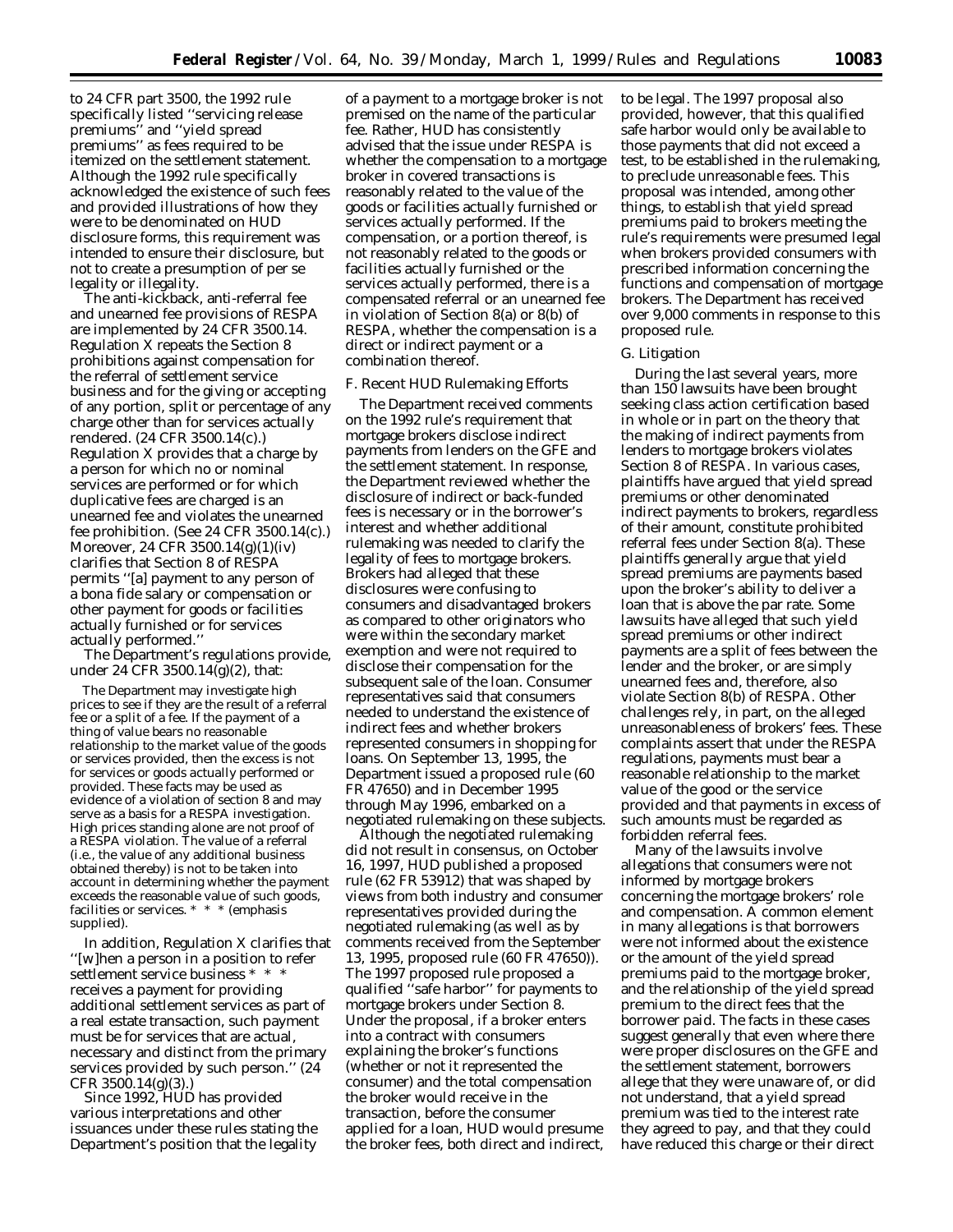payment to the broker either by further negotiation or by engaging in additional shopping among mortgage loan providers.

Courts have been split in their decisions on these cases. Some of the decisions have concluded that yield spread premiums may be prohibited referral fees or duplicative fees in contravention of Section 8 of RESPA under the specific facts of the case. Some have held that the permissibility of yield spread premiums must be based on an analysis of whether the premiums constitute a reasonable payment, either alone or in combination with any direct fee paid by the borrower, for either the goods, services or facilities actually furnished. Because some courts have found that this necessitates an individual analysis of the facts of each transaction, some courts have denied plaintiffs' requests for class action certification. Some courts have certified a class without reaching a conclusion on the RESPA issues. Others have held that yield spread premiums constitute valid consideration to the mortgage broker in exchange for the origination of the loan and the sale of the loan to the lender. These courts have found that the payment of yield spread premiums is one method among many of compensating the broker for the origination services rendered.

### *H. Reform*

In July 1998, the Department and the Federal Reserve Board delivered a report to Congress recommending significant improvements to streamline and simplify current RESPA and Truth In Lending Act requirements. The Report proposed that along with a tighter and more enforceable scheme for providing consumers with estimated costs for settlements, an exemption from Section 8's prohibitions should be established for those entities that offer a package of settlement services and a mortgage loan at a guaranteed price, rate and points for the package early in the consumer's process of shopping for a loan. Such an approach, which also includes other additional consumer protection recommendations, would largely resolve these issues for any mortgage broker who chooses to abide by the requirements of this exemption. The Report's consumer protection recommendations included, among other items, that Congress consider establishment of an unfair and deceptive acts and practices remedy.

Under the ''packaging'' proposal set forth in the Report, settlement costs would be controlled more effectively by market forces. Consumers would be better able to comparison-shop, thereby

encouraging creditors and others to operate efficiently and pass along discounts and lower prices. In addition, the Report's recommendations would greatly simplify compliance for the industry and clarify legal uncertainties that create liability risks.

#### *I. This Policy Statement*

This policy statement provides HUD's views of the legality of fees to mortgage brokers from lenders under existing law. In accordance with the Conference Report, in developing this policy statement, HUD met with representatives of government agencies, as well as a broad range of consumer and industry groups, including the Office of Thrift Supervision, the Comptroller of the Currency, the Federal Deposit Insurance Corporation, the Federal Reserve Board, the National Association of Mortgage Brokers, the Mortgage Bankers Association of America, the American Bankers Association, the Consumer Mortgage Coalition, America's Community Bankers, the Consumer Bankers Association, the Independent Bankers Association of America, AARP, the National Consumer Law Center, Consumers Union, and the National Association of Consumer Advocates.

#### **II. RESPA Policy Statement 1999–1**

#### *A. Introduction*

The Department hereby states its position on the legality of payments by lenders to mortgage brokers under the Real Estate Settlement Procedures Act (12 U.S.C. 2601 *et seq.*) (RESPA) and its implementing regulations at 24 CFR part 3500 (Regulation X). This Statement of Policy is issued pursuant to Section 19(a) of RESPA (12 U.S.C. 2617(a)) and 24 CFR 3500.4(a)(1)(ii). HUD is cognizant of the Conferees' statement in the Conference Report on the FY 1999 HUD Appropriations Act that ''Congress never intended payments by lenders to mortgage brokers for goods or facilities actually furnished or for services actually performed to be violations of [Sections  $8$ ](a) or (b) (12 U.S.C. Sec. 2607) in its enactment of RESPA.'' (H. Rep. 105–769, at 260.) The Department is also cognizant of the congressional intent in enacting RESPA of protecting consumers from unnecessarily high settlement charges caused by abusive practices. (12 U.S.C. 2601.)

In transactions where lenders make payments to mortgage brokers, HUD does not consider such payments (i.e., yield spread premiums or any other class of named payments), to be illegal *per se*. HUD does not view the name of the payment as the appropriate issue

under RESPA. HUD's position that lender payments to mortgage brokers are not illegal *per se* does not imply, however, that yield spread premiums are legal in individual cases or classes of transactions. The fees in cases or classes of transactions are illegal if they violate the prohibitions of Section 8 of RESPA.

In determining whether a payment from a lender to a mortgage broker is permissible under Section 8 of RESPA, the first question is whether goods or facilities were actually furnished or services were actually performed for the compensation paid. The fact that goods or facilities have been actually furnished or that services have been actually performed by the mortgage broker does not by itself make the payment legal. The second question is whether the payments are reasonably related to the value of the goods or facilities that were actually furnished or services that were actually performed.

In applying this test, HUD believes that total compensation should be scrutinized to assure that it is reasonably related to goods, facilities, or services furnished or performed to determine whether it is legal under RESPA. Total compensation to a broker includes direct origination and other fees paid by the borrower, indirect fees, including those that are derived from the interest rate paid by the borrower, or a combination of some or all. The Department considers that higher interest rates alone cannot justify higher total fees to mortgage brokers. All fees will be scrutinized as part of total compensation to determine that total compensation is reasonably related to the goods or facilities actually furnished or services actually performed. HUD believes that total compensation should be carefully considered in relation to price structures and practices in similar transactions and in similar markets.

#### *B. Scope*

In light of 24 CFR § 3500.5(b)(7), which exempts from RESPA coverage *bona fide* transfers of loan obligations in the secondary market, this policy statement encompasses only transactions where mortgage brokers are not the real source of funds (i.e., tablefunded transactions or transactions involving ''intermediary'' brokers). In table-funded transactions, the mortgage broker originates, processes and closes the loan in the broker's own name and, at or about the time of settlement, there is a simultaneous advance of the loan funds by the lender and an assignment of the loan to that lender. (See 24 CFR 3500.2 (Definition of ''table funding'').) Likewise, in transactions where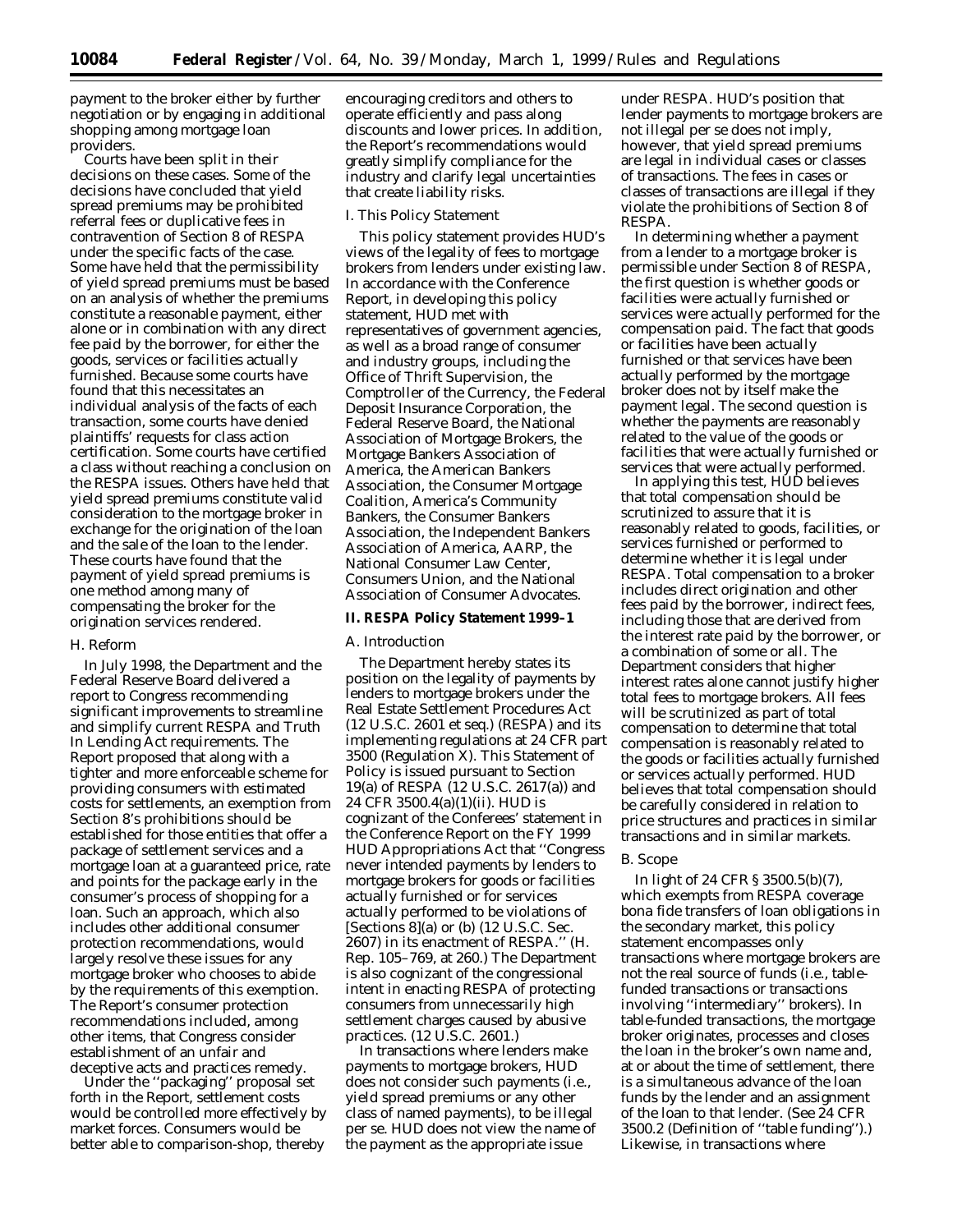mortgage brokers are intermediaries, the broker provides loan origination services and the loan funds are provided by the lender; the loan, however, is closed in the lender's name.

## *C. Payments Must Be for Goods, Facilities or Services*

In the determination of whether payments from lenders to mortgage brokers are permissible under Section 8 of RESPA, the threshold question is whether there were goods or facilities actually furnished or services actually performed for the total compensation paid to the mortgage broker. In making the determination of whether compensable services are performed, HUD's letter to the Independent Bankers Association of America, dated February 14, 1995 (IBAA letter) may be useful. In that letter, HUD identified the following services normally performed in the origination of a loan:

(a) Taking information from the borrower and filling out the application; 4

(b) Analyzing the prospective borrower's income and debt and prequalifying the prospective borrower to determine the maximum mortgage that the prospective borrower can afford;

(c) Educating the prospective borrower in the home buying and financing process, advising the borrower about the different types of loan products available, and demonstrating how closing costs and monthly payments could vary under each product;

(d) Collecting financial information (tax returns, bank statements) and other related documents that are part of the application process;

(e) Initiating/ordering VOEs (verifications of employment) and VODs (verifications of deposit);

(f) Initiating/ordering requests for

mortgage and other loan verifications; (g) Initiating/ordering appraisals;

(h) Initiating/ordering inspections or engineering reports;

(i) Providing disclosures (truth in lending, good faith estimate, others) to the borrower;

(j) Assisting the borrower in understanding and clearing credit problems;

(k) Maintaining regular contact with the borrower, realtors, lender, between application and closing to appraise them of the status of the application and gather any additional information as needed;

(l) Ordering legal documents; (m) Determining whether the property was located in a flood zone or ordering such service; and

(n) Participating in the loan closing. While this list does not exhaust all possible settlement services, and while the advent of computer technology has, in some cases, changed how a broker's settlement services are performed, HUD believes that the letter still represents a generally accurate description of the mortgage origination process. For other services to be acknowledged as compensable under RESPA, they should be identifiable and meaningful services akin to those identified in the IBAA letter including, for example, the operation of a computer loan origination system (CLO) or an automated underwriting system (AUS).

The IBAA letter provided guidance on whether HUD would take an enforcement action under RESPA. In the context of the letter's particular facts and subject to the reasonableness test which is discussed below, HUD articulated that it generally would be satisfied that sufficient origination work was performed to justify compensation if it found that:

• The lender's agent or contractor took the application information (under item (a)); and

• The lender's agent or contractor performed at least five additional items on the list above.

In the letter and in the context of its facts, HUD also pointed out that it is concerned that a fee for steering a customer to a particular lender could be disguised as compensation for ''counseling-type'' activities. Therefore, the letter states that if an agent or contractor is relying on taking the application and performing only ''counseling type'' services—(b), (c), (d), (j), and (k) on the list above—to justify its fee, HUD would also look to see that meaningful counseling—not steering—is provided. In analyzing transactions addressed in the IBAA letter, HUD said it would be satisfied that no steering occurred if it found that:

• Counseling gave the borrower the opportunity to consider products from at least three different lenders;

• The entity performing the counseling would receive the same compensation regardless of which lender's products were ultimately selected; *and*

• Any payment made for the ''counseling-type'' services is reasonably related to the services performed and not based on the amount of loan business referred to a particular lender.

In examining services provided by mortgage brokers and payments to

mortgage brokers, HUD will look at the types of origination services listed in the IBAA letter to help determine whether compensable services are performed.5 However, the IBAA letter responded to a program where a relatively small fee was to be provided for limited services by lenders that were brokering loans.6

Accordingly, the formulation in the IBAA letter of the number of origination services which may be required to be performed for compensation is not dispositive in analyzing more costly mortgage broker transactions where more comprehensive services are provided. The determinative test under RESPA is the relationship of the services, goods or facilities furnished to the total compensation received by the broker (discussed below). In addition to services, mortgage brokers may furnish goods or facilities to the lender. For example, appraisals, credit reports, and other documents required for a complete loan file may be regarded as goods, and a reasonable portion of the broker's retail or ''store-front'' operation may generally be regarded as a facility for which a lender may compensate a broker. However, while a broker may be compensated for goods or facilities actually furnished or services actually performed, the loan itself, which is arranged by the mortgage broker, cannot be regarded as a ''good'' that the broker may sell to the lender and that the lender may pay for based upon the loan's yield's relation to market value, reasonable or otherwise. In other words, in the context of a non-secondary market mortgage broker transaction, under HUD's rules, it is not proper to argue that a loan is a ''good,'' in the sense of an instrument bearing a particular yield, thus justifying any yield spread premium to the mortgage broker, however great, on the grounds that such yield spread premium is the ''market value'' of the good.

# *D. Compensation Must Be Reasonably Related to Value of Goods, Facilities or Services*

The fact that goods or facilities have been actually furnished or that services have been actually performed by the mortgage broker, as described in the IBAA letter, does not by itself make a payment by a lender to a mortgage

<sup>4</sup> In a subsequent informal interpretation, dated June 20, 1995, HUD stated that the filling out of a mortgage loan application could be substituted by a comparable activity, such as the filling out of a borrower's worksheet.

<sup>5</sup> In the June 20, 1995 letter, the Department clarified that the counseling test in the IBAA letter would not apply if an entity performed only noncounseling services (a, e, f, g, h, i, l, m, n) or a mix of counseling and non-counseling services (but did not rely only on the five counseling services (b, c,  $d, j, and k$ ).

<sup>6</sup> In the particular program reviewed by HUD in the IBAA letter, the average total compensation for performing six of the origination services listed above was below \$200.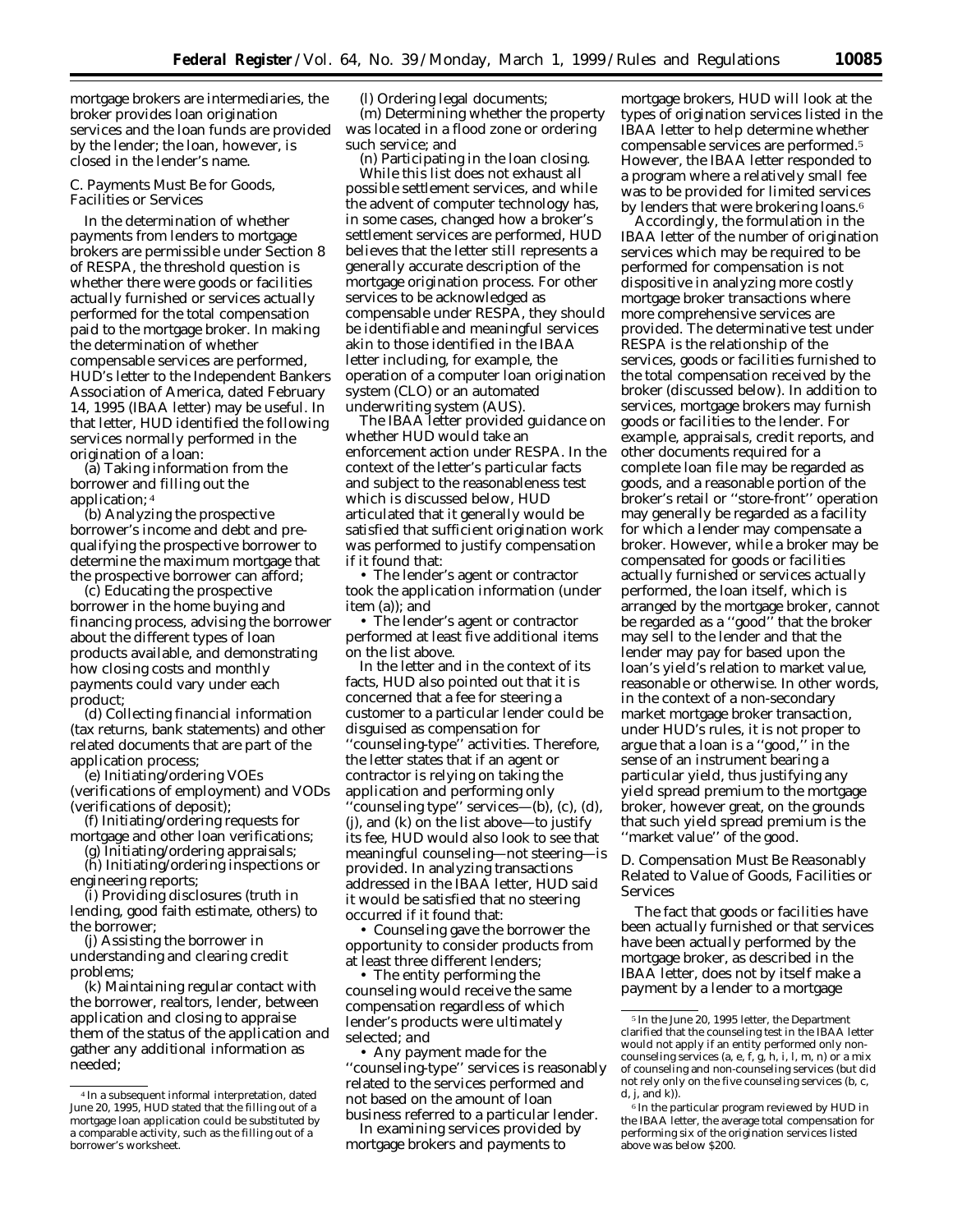broker legal. The next inquiry is whether the payment is reasonably related to the value of the goods or facilities that were actually furnished or services that were actually performed. Although RESPA is not a rate-making statute, HUD is authorized to ensure that payments from lenders to mortgage brokers are reasonably related to the value of the goods or facilities actually furnished or services actually performed, and are not compensation for the referrals of business, splits of fees or unearned fees.

In analyzing whether a particular payment or fee bears a reasonable relationship to the value of the goods or facilities actually furnished or services actually performed, HUD believes that payments must be commensurate with that amount normally charged for similar services, goods or facilities. This analysis requires careful consideration of fees paid in relation to price structures and practices in similar transactions and in similar markets.7 If the payment or a portion thereof bears no reasonable relationship to the market value of the goods, facilities or services provided, the excess over the market rate may be used as evidence of a compensated referral or an unearned fee in violation of Section 8(a) or (b) of RESPA. (See 24 CFR 3500.14(g)(2).) Moreover, HUD also believes that the market price used to determine whether a particular payment meets the reasonableness test may not include a referral fee or unearned fee, because such fees are prohibited by RESPA. Congress was clear that for payments to be legal under Section 8, they must bear a reasonable relationship to the value received by the person or company making the payment. (S. Rep. 93–866, at 6551.)

The Department recognizes that some of the goods or facilities actually furnished or services actually performed by the broker in originating a loan are ''for'' the lender and other goods or facilities actually furnished or services actually performed are ''for'' the borrower. HUD does not believe that it is necessary or even feasible to identify or allocate which facilities, goods or services are performed or provided for the lender, for the consumer, or as a function of State or Federal law. All services, goods and facilities inure to the benefit of both the borrower and the lender in the sense that they make the loan transaction possible (e.g., an appraisal is necessary to assure that the

lender has adequate security, as well as to advise the borrower of the value of the property and to complete the borrower's loan).

The consumer is ultimately purchasing the total loan and is ultimately paying for all the services needed to create the loan. All compensation to the broker either is paid by the borrower in the form of fees or points, directly or by addition to principal, or is derived from the interest rate of the loan paid by the borrower. Accordingly, in analyzing whether lender payments to mortgage brokers comport with the requirements of Section 8 of RESPA, HUD believes that the totality of the compensation to the mortgage broker for the loan must be examined. For example, if the lender pays the mortgage broker \$600 and the borrower pays the mortgage broker \$500, the total compensation of \$1,100 would be examined to determine whether it is reasonably related to the goods or facilities actually furnished or services actually performed by the broker.

Therefore, in applying this test, HUD believes that total compensation should be scrutinized to assure that it is reasonably related to goods, facilities, or services furnished or performed to determine whether total compensation is legal under RESPA. Total compensation to a broker includes direct origination and other fees paid by the borrower, indirect fees, including those that are derived from the interest rate paid by the borrower, or a combination of some or all. All payments, including payments based upon a percentage of the loan amount, are subject to the reasonableness test defined above. In applying this test, the Department considers that higher interest rates alone cannot justify higher total fees to mortgage brokers. All fees will be scrutinized as part of total compensation to determine that total compensation is reasonably related to the goods or facilities actually furnished or services actually performed.

In so-called ''no-cost'' loans, borrowers accept a higher interest rate in order to reduce direct fees, and the absence of direct payments to the mortgage broker is made up by higher indirect fees (e.g., yield spread premiums). Higher indirect fees in such arrangements are legal if, and only if, the total compensation is reasonably related to the goods or facilities actually furnished or services actually performed.

In determining whether the compensation paid to a mortgage broker is reasonably related to the goods or facilities actually furnished or services

actually performed, HUD will consider all compensation, including any volume based compensation. In this analysis, there may be no payments merely for referrals of business under Section 8 of RESPA. (See 24 CFR 3500.14.) 8

Under HUD's rules, when a person in a position to refer settlement service business receives a payment for providing additional settlement services as part of the transaction, such payment must be for services that are actual, necessary and distinct from the primary services provided by the person. (24 CFR 3500.14 $(g)(3)$ .) While mortgage brokers may receive part of their compensation from a lender, where the lender payment duplicates direct compensation paid by the borrower for goods or facilities actually furnished or services actually performed, Section 8 is violated. In light of the fact that the borrower and the lender may both contribute to some items, HUD believes that it is best to evaluate seemingly duplicative fees by analyzing total compensation under the reasonableness test described above.

### *E. Information Provided to Borrower*

Under current RESPA rules mortgage brokers are required to disclose estimated direct and indirect fees on the Good Faith Estimate (GFE) no later than 3 days after loan application. (See 24 CFR 3500.7(a) and (b).) Such disclosure must also be provided to consumers, as a final exact figure, at closing on the settlement statement. (24 CFR 3500.8; 24 CFR part 3500, Appendix A.) On the GFE and the settlement statement, lender payments to mortgage brokers must be shown as ''Paid Outside of Closing'' (P.O.C.), and are not computed in arriving at totals. (24 CFR 3500.7(a)(2).) The requirement that all fees be disclosed on the GFE is intended to assure that consumers are shown the full amount of compensation to brokers and others early in the transaction.

The Department has always indicated that any fees charged in settlement transactions should be clearly disclosed so that the consumer can understand the nature and recipient of the payment. Code-like abbreviations like ''YSP to DBG, POC'', for instance, have been noted.9 Also, the Department has seen

<sup>7</sup>HUD recognizes that settlement costs may vary in different markets. The cost of a specific service in Omaha, Nebraska, for example, may bear little resemblance to the cost of a similar service in Los Angeles, California.

<sup>8</sup>The Department generally has held that when the payment is based on the volume or value of business transacted, it is evidence of an agreement for the referral of business (unless, for example, it is shown that payments are for legitimate business reasons unrelated to the value of the referrals). (See 24 CFR 3500.14(e).)

<sup>9</sup>This is an example only. HUD recognizes that current practices may leave borrowers confused. However, the use of any particular terms, including abbreviations, may not, by itself, violate RESPA. Nevertheless, going forward, HUD recommends that